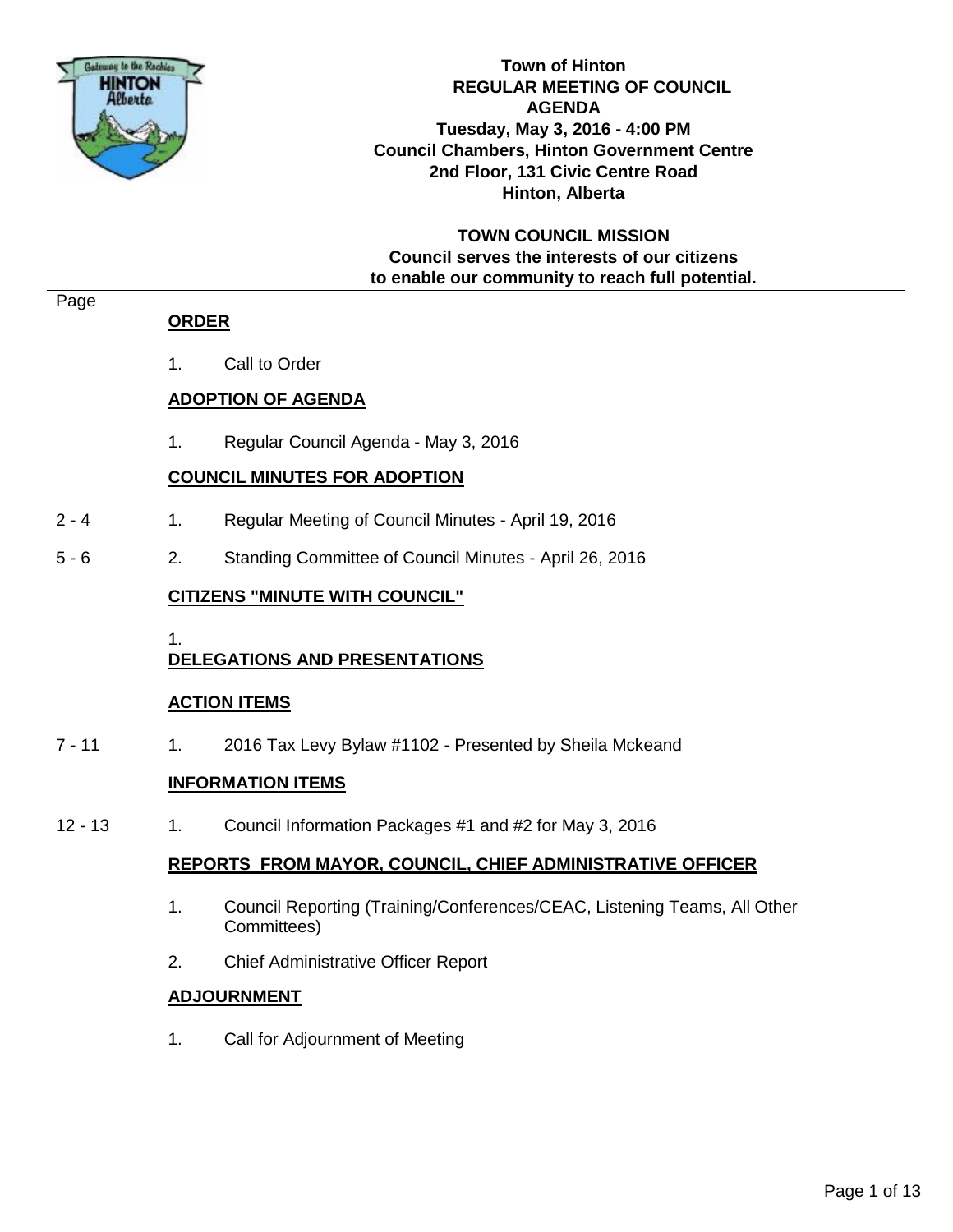# **TOWN OF HINTON**



# Minutes of the Regular Meeting of Council held April 19, 2016 in Council Chambers

#### **Present:**

Mayor Rob Mackin, Councillors Glen Barrow, Dale Currie, Ryan Maguhn, Marcel Michaels, Stuart Taylor, Matthew Young

#### **Also in Attendance:**

Mike Schwirtz, Chief Administrative Officer, Wendy Jones, Director of Planning & Development, Laura Howarth, Director of Community Services, Gordie Lee, Director of Infrastructure Services

*Refer to the Regular Council Meeting Agenda package for [April 19, 2016](http://www.hinton.ca/ArchiveCenter/ViewFile/Item/1715) for detailed background information.*

#### **ORDER**

Mayor Rob Mackin called the Regular Council meeting to order. The time was 4:08 p.m.

#### **ADOPTION OF AGENDA**

**CURRIE - That the agenda be adopted as presented.**

**CARRIED**

#### **COUNCIL MINUTES FOR ADOPTION**

1. Regular Meeting of Council Minutes – April 5, 2016

#### **YOUNG - That the Minutes listed above be approved as presented.**

#### **CARRIED**

#### **CITIZENS "MINUTE WITH COUNCIL"**

Joan Janeczko spoke to council and stated that  $H<sub>2</sub>0$  Inc. appreciates the community support and sponsorship. The program showed participant growth over the year. Joan also thanked Councillor Currie for his contribution to the community through volunteering and sitting on Council - he will be missed.

Natalie Charlton from the Hinton & District Chamber of Commerce informed Council that they are hosting an event with Minister Joe Ceci on May 3, 2016. Please contact the chamber if you would like to attend.

Morgan Roberts, on behalf of Alberta Northern Rockies Tourism Alliance, personally invited Council and citizens to attend an open house April 28, 2016 from 5:00-7:00 pm at the Visitors Centre on the Green Square.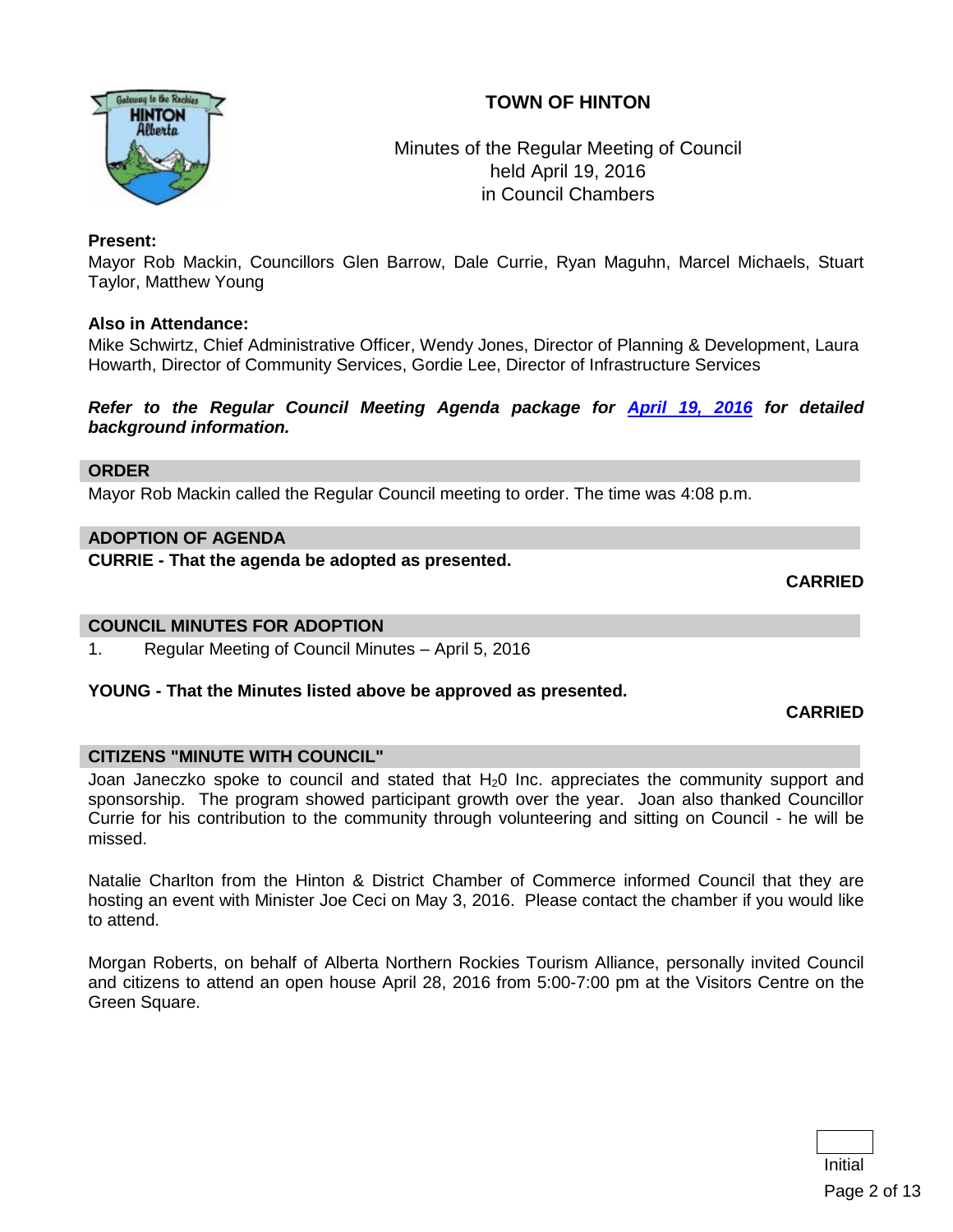#### **DELEGATIONS AND PRESENTATIONS**

#### **Junior Achievement Company Program**

Emily Young, President of Straight Outta the Hood Apparel provided Council an overview of the company and spoke about junior achievement. It is an 18 week program held outside of school hours. Each member invested \$20 into the company and have created a mission statement, business plan and social media campaign. Mayor Mackin thanked the group for their presentation and indicated he is honoured and proud to have them here.

#### **Hinton RCMP Quarterly Update**

Sgt. Todd Gray provided Council with the quarterly report which included staffing and crime statistics.

The 2016 annual performance plan is as follows:

- Traffic Increase local traffic enforcement
- Crime Reduction Continue with curfew checks
- Crime Reduction Monitor local offenders
- Reduce Property Crime Increase rural patrols

#### **Hinton Grant Funding Advisory Committee**

Albert Ostahek and JoAnn Race provided Council with a brief overview of the 2016 Intake #1 funding recommendations.

#### **ACTION ITEMS**

1. Hinton Grant Funding Advisory Committee Recommendations

**BARROW – That the Town of Hinton one time for crosswalks be taken out of the options and Administration prepare a report and bring it back to Standing Committee by June 28, 2016.**

**CARRIED**

**MICHAELS -That Council award Community Grant Program funding for Intake #1 based on Option #1. The note indicated regarding the tent as quoted Number 2 "sell it using the proceeds to purchase new tents. The Town and Wild Mountain Music Festival would then split the remaining shortfall 50/50 not to exceed \$11,500 from the Town".**

#### **CARRIED**

#### 2. Alberta Northern Rockies Tourism Alliance

**YOUNG - Direct administration to draft a letter of intent for one year of funding to a maximum of \$15,000 to the ANRTA conditional on a minimum of two other communities participation. Should the funding go ahead, a review by administration is to be completed based on the completion of activities listed in the proposal, measurement of the reach and impact to activities, value for money contributed and reduction in Town of Hinton staff time dedicated to tourism marketing initiatives.** 

**CARRIED**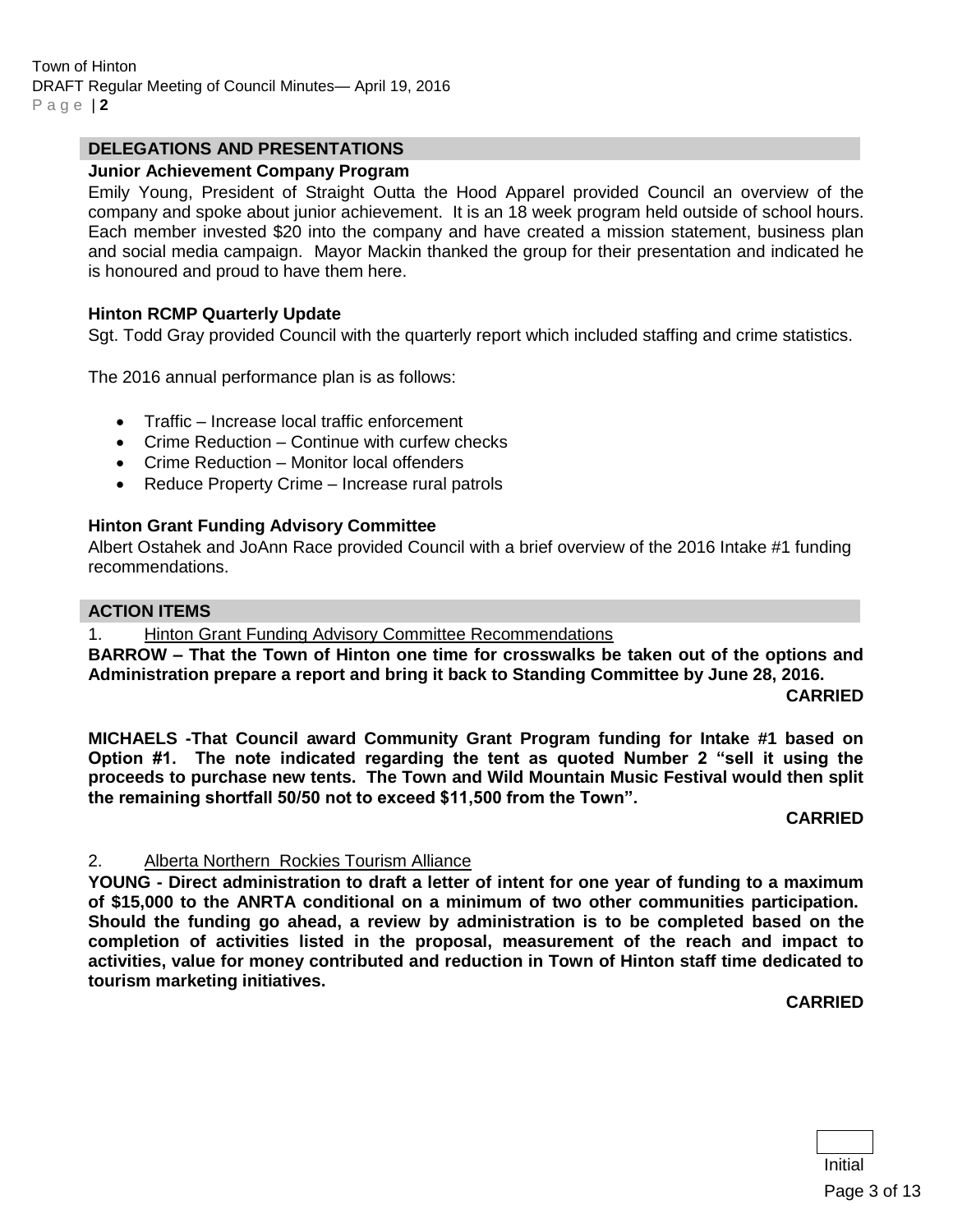#### **INFORMATION ITEMS**

1. Council Information Package #1 and #2 for April 19, 2016

#### **CURRIE - That Council Information Packages #1 and # 2 for April 19, 2016 be accepted for information.**

# **REPORTS FROM MAYOR, COUNCIL, CHIEF ADMINISTRATIVE OFFICER**

1. Council Reporting (Training/Conferences/CEAC, Listening Teams, All Other Committees)

Councillors reported on the various committees, meetings and activities they attended since the last Regular Council meeting and what they plan on attending in the coming weeks.

#### **MAGUHN - That Administration bring back the Recreation and Parks User Fee Policy #082 to a Standing Committee no later than May 10, 2016.**

**CARRIED**

**CARRIED**

**MACKIN - That Council support the Mayor attending FRI MPB workshop in Grande Prairie on May 10, 2016.**

**CARRIED**

Councillor Michaels left the meeting at 5:48 PM.

2. Chief Administrative Officer Report

Chief Administrative Officer Mike Schwirtz provided an update on administrative matters.

#### **ADJOURNMENT**

**YOUNG - That the Regular Meeting of Council adjourn.**

The time was 6:06 p.m.

Mayor

Chief Administrative Officer

\_\_\_\_\_\_\_\_\_\_\_\_\_\_\_\_\_\_\_\_\_\_\_\_\_\_\_\_\_\_\_\_\_\_

\_\_\_\_\_\_\_\_\_\_\_\_\_\_\_\_\_\_\_\_\_\_\_\_\_\_\_\_\_\_\_\_\_\_

**CARRIED**

Initial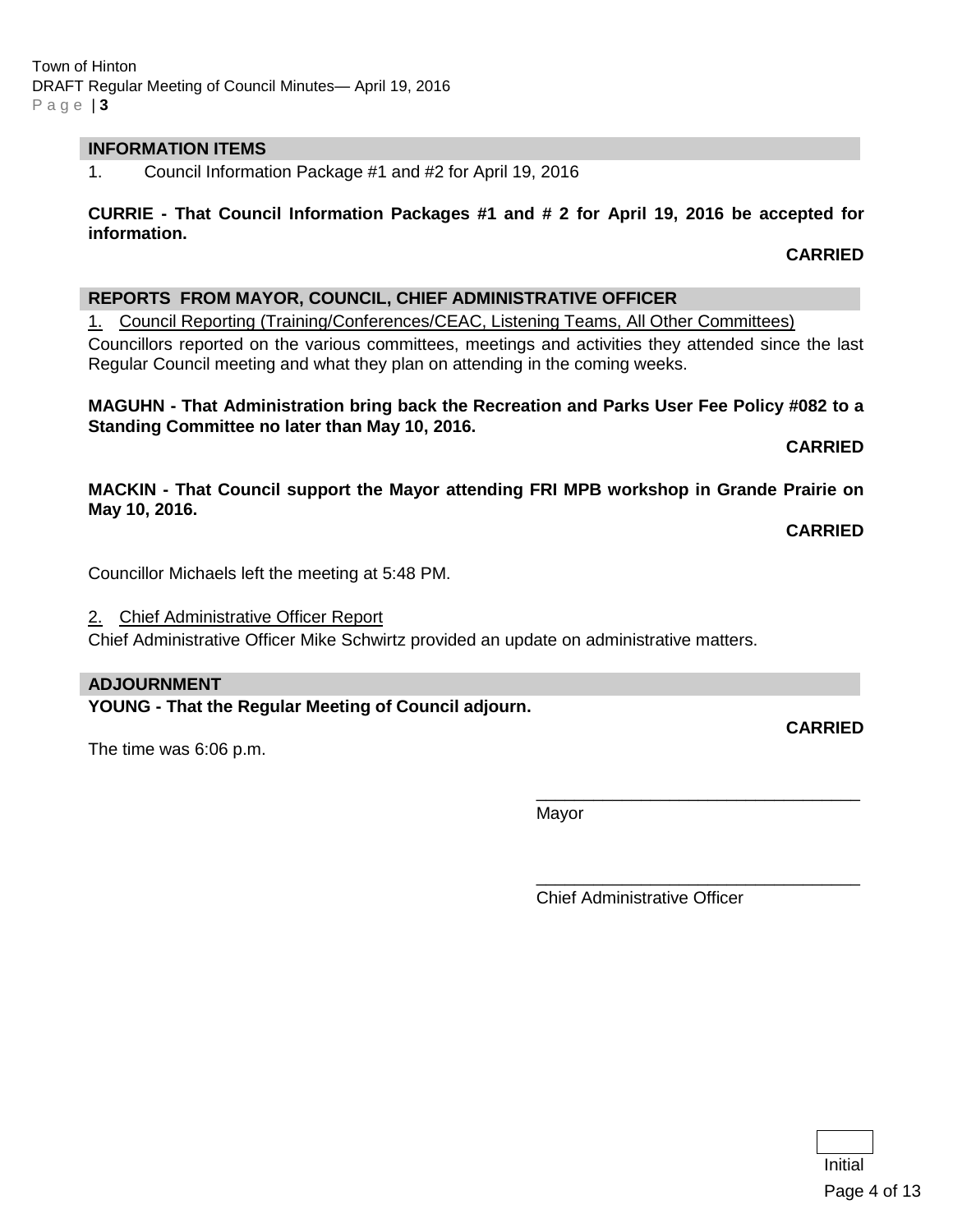# **TOWN OF HINTON**



# Minutes of the Standing Committee Meeting held April 26, 2016 Committee Room

#### **Present:**

Mayor Rob Mackin, Deputy Mayor Marcel Michaels, Councillors Glen Barrow, Ryan Maguhn, Stuart Taylor, Matthew Young

#### **Also in Attendance:**

Mike Schwirtz, Chief Administrative Officer, Wendy Jones, Director of Planning & Development, Laura Howarth, Director of Community Services, Gordie Lee, Director of Infrastructure Services

*Refer to the Standing Committee Meeting Agenda package for [April 26, 2016](http://www.hinton.ca/ArchiveCenter/ViewFile/Item/1721) for detailed background information.*

#### **ORDER**

Deputy Mayor Michaels called the Standing Committee meeting to order. The time was 3:58 p.m.

#### **ADOPTION OF AGENDA**

**There was consensus that the agenda be adopted as presented.**

#### **CITIZENS "MINUTE WITH COUNCIL"**

No citizens came before Council.

#### **DELEGATIONS AND PRESENTATIONS**

There were no delegations before Council.

#### **ACTION AND DISCUSSION ITEMS**

1. Recreation & Parks User Fee Policy #082 – Soccer Pitch Fees

Laura Howarth, Director of Community Services, provided a memorandum in response to an April 19, 2016 request from Council.

**There was consensus for Administration to bring the Recreation & Parks Policy #082 back to Council incorporating a user fee change to reflect a proportional facility cost.**

#### **ADDITIONAL INFORMATION**

1. Urgent Matters from Council

**There was consensus that Council direct Administration to seek legal opinion on libel, disqualification and censure in regards to Councillor Taylor's recent letter in the media.**

- 2. Chief Administrative Officer Status Report
- 3. Legislative and Executive Assistant Logistics Information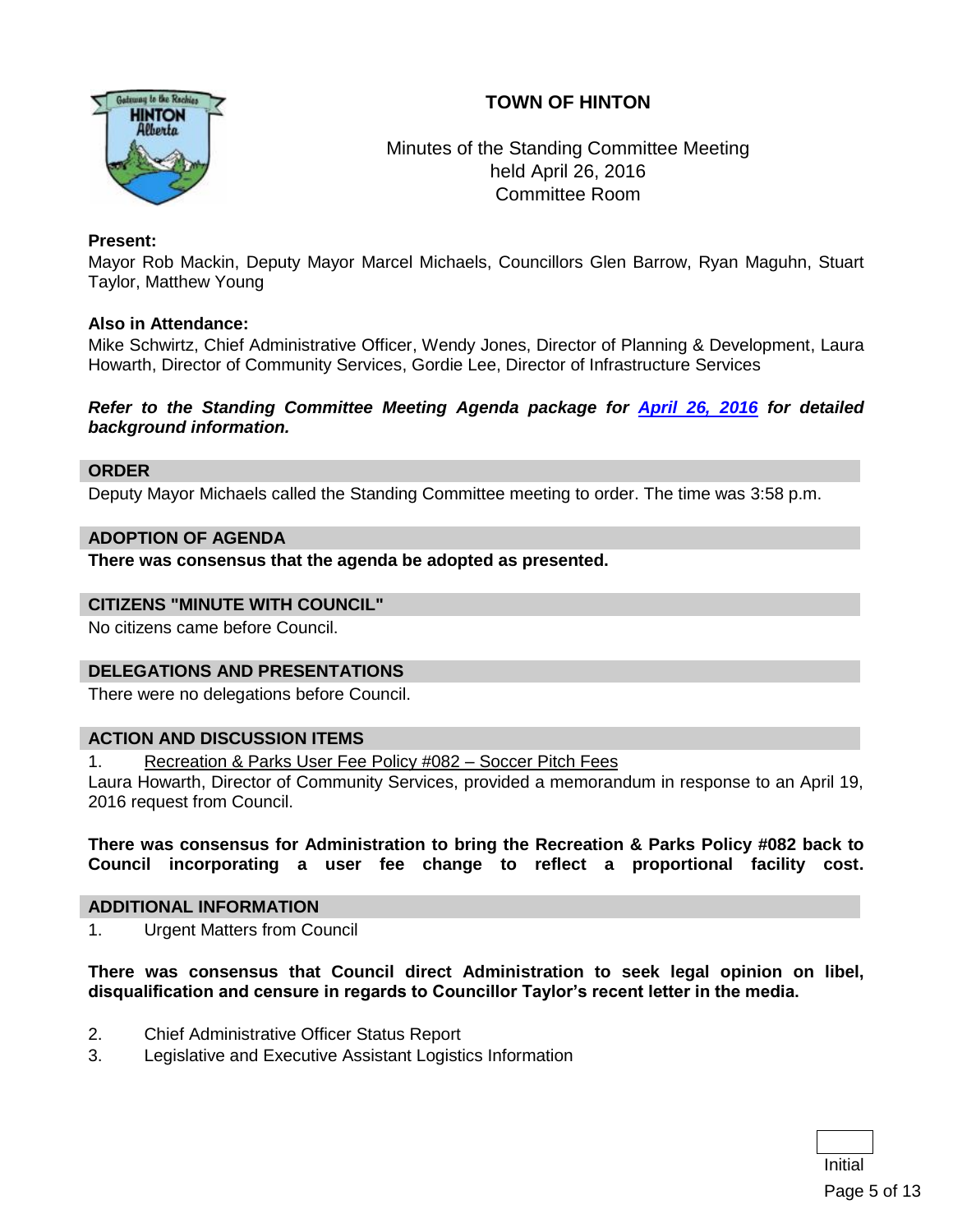#### **MOVE IN CAMERA**

**YOUNG - That the Standing Committee meeting move in camera. CARRIED** The time was 4:36 p.m.

**BARROW - That Standing Committee meeting revert to regular session.**

The time was 5:15 p.m.

**There was consensus for Administration to bring the Commercial waste Options report to Standing Committee for further discussion.**

#### **ADJOURNMENT**

**YOUNG - That the Standing Committee meeting adjourn.**

The time was 5:20 p.m.

\_\_\_\_\_\_\_\_\_\_\_\_\_\_\_\_\_\_\_\_\_\_\_\_\_\_\_\_\_\_\_\_\_ Deputy Mayor

Chief Administrative Officer

\_\_\_\_\_\_\_\_\_\_\_\_\_\_\_\_\_\_\_\_\_\_\_\_\_\_\_\_\_\_\_\_\_\_

**CARRIED**

**CARRIED**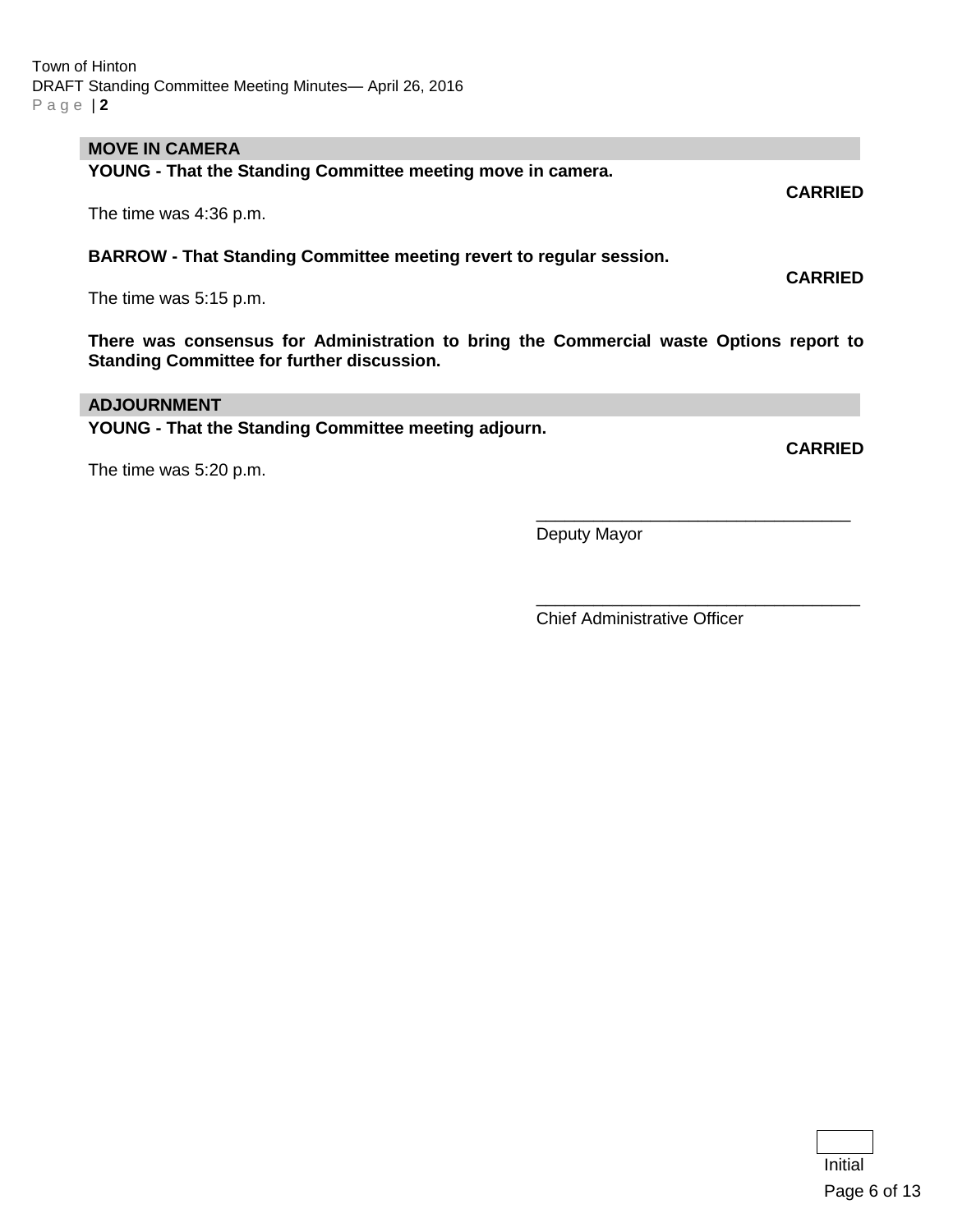

# **TOWN OF HINTON REQUEST FOR DECISION**

**DATE:** April 29, 2016

#### **TO: REGULAR MEETING OF COUNCIL OF May 3, 2016**

**FROM:** Sheila McKeand, Accounting Supervisor **APPROVED BY:** Mike Schwirtz, Chief Administrative Officer

**RE: 2016 Tax Levy Bylaw # 1102** 

#### **Recommendation:**

- 1. That Town Council gives Tax Levy Bylaw #1102 First reading;
- 2. That Town Council gives Tax Levy Bylaw #1102 Second reading;
- 3. That Town Council gives Tax Levy Bylaw #1102 Unanimous Consent for Third reading;
- 4. That Town Council gives Tax Levy Bylaw #1102 Third and final reading.

#### **Concluding Statement**

The Council approved 2016 budget is \$32,694,645.

The Tax Levy Bylaw also includes the requisitions for the Education Property Tax and the Evergreen Foundation. These amounts are set by the province and the municipality is responsible for the collection and remittance of these requisitions.

#### **Conformance of recommendation to existing laws and Hinton Council plans**

| <b>Conforms with:</b>                              | Yes/No/<br><b>Partial</b> | <b>Comments</b>                                                                                                                          |
|----------------------------------------------------|---------------------------|------------------------------------------------------------------------------------------------------------------------------------------|
| <b>Municipal and Provincial</b><br>Laws            | Yes                       | In accordance with the Municipal Government Act (353)                                                                                    |
| <b>Community Sustainability</b><br><b>Plan</b>     | Yes                       | Governance - Provides fiscally responsible & accountable<br>leadership.                                                                  |
| <b>Council's Strategic Plan</b>                    | <b>Yes</b>                | Economic Strength, Infrastructure – Preservation & Growth                                                                                |
| Long Term Capital Plan or<br><b>Adopted budget</b> | Partial                   | Taxes are the largest revenue stream to maintain town<br>programs and services and to invest in infrastructure and<br>civic facilities.  |
| Other plans or policies                            | Yes                       | Long-term capital plan calls for 1% municipal tax increase<br>for capital. This is the fourth year of the four year planned<br>increase. |

#### **Background / Introduction**

There are three components to the Tax Levy Bylaw, the Municipal Levy, the Education Property Tax Levy and the Evergreen Foundation levy.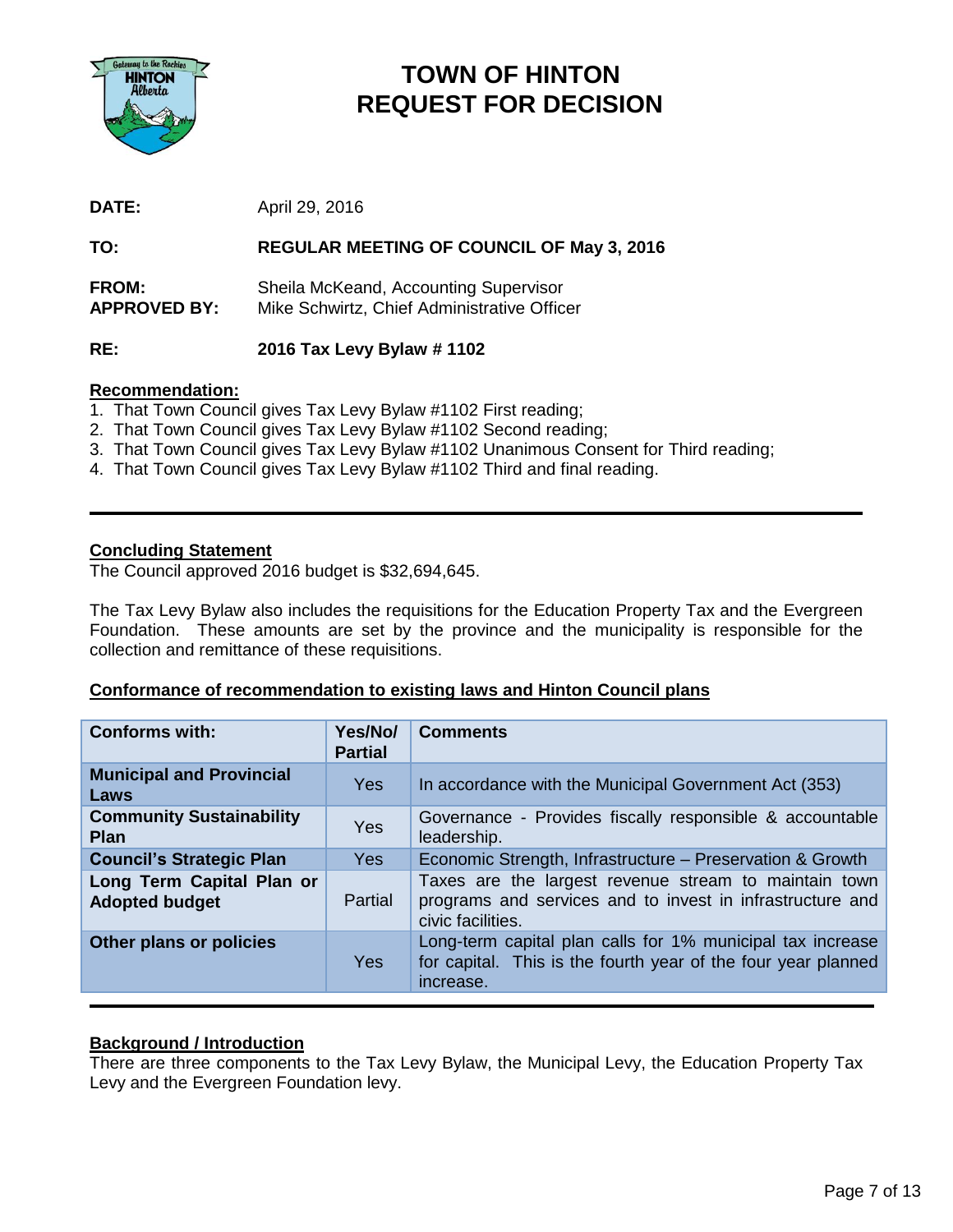#### *Municipal Levy*

This item is before Council to formulate and adopt the annual Tax Levy Bylaw containing revenue and expenditure estimates as required under the Municipal Government Act. The estimates for operational and capital needs are determined through a lengthy process that involves staff and Council and consultation with the citizens. The framework is a mechanism that allows the Town of Hinton to implement programs and services for its residents.

The bylaw uses market value assessments as a basis to calculate levies and tax rates associated with residential and non-residential taxes in the Town of Hinton. The 2016 tax rates are based on assessments as of July 1, 2015. Hinton uses two tax rates referred as tax split rates. In 2016 the residential rate is .0047564 (.0048043 in 2015) and the non-residential rate is .0086566 (.0087439 in 2015). The tax split rate remains at 1.82%. The tax rate is slightly lower than the previous year and the assessed values have been reduced slightly from the previous year. For example a property in Town that had an assessed value in 2015 of \$438,000 had a municipal tax levy of \$2,104.28. In 2016 the assessed value dropped to \$436,000 and the tax levy will be \$2,073.79, for a reduction of \$30.49.

#### *Education Property Tax Levy*

The amount of education property tax requisitioned from municipalities represents 32% of the provincial target operating education costs, which are the same as the previous year. The amount to collect and remit is \$4,341,939.16 plus \$7,468.37 which was under collected last year and needs to be collected this year. The overall decrease from 2015 is \$58,242.47 or 1.3%. In the example above the home assessed at \$438,000 in 2015 paid \$1,099.38 towards the Education Levy and in 2016 where it is assessed at \$436,000 the education Levy will be \$1,083.59, for a reduction of \$15.79 for the education levy.

#### *Evergreen Foundation Levy*

The Evergreen Foundation requisition is also collected by the Town on behalf of the Evergreen Foundation. The Evergreen foundation is a regional body serving Edson, Grande Cache, Greenview M.D., Hinton, Jasper, Parkland County and Yellowhead County. The operational component of the requisition is \$218,879.04 in 2016 (\$233,405.29 in 2015). For 2015 an additional capital requisition in the amount of \$496,162.56 (\$215,314 in 2015) is requested for the Parkland Lodge expansion in Edson. Hinton's requisition represents 9.923% (10.77% in 2015) of the total regional request of \$5 million (\$2 million in 2015). Back to the example last year, the Evergreen tax levy was \$81.03 and this year the Evergreen tax levy will be \$169.78. The increase for this property is \$88.75. Last year we held over \$101,035.14 to be collected in a future year, which is still being held over to future years.

The total tax levy for 2016 in comparison to 2015 is broken down as follows:

|                                | 2016         | 2015         | Change \$  |
|--------------------------------|--------------|--------------|------------|
| Municipal Levy                 | \$11,481,875 | \$11,483,603 | $$ -1,728$ |
| <b>Education Property Levy</b> | \$4,349,407  | \$4,407,650  | \$-58,242  |
| Evergreens Foundation Levy     | 715.042      | 338,941      | \$376,101  |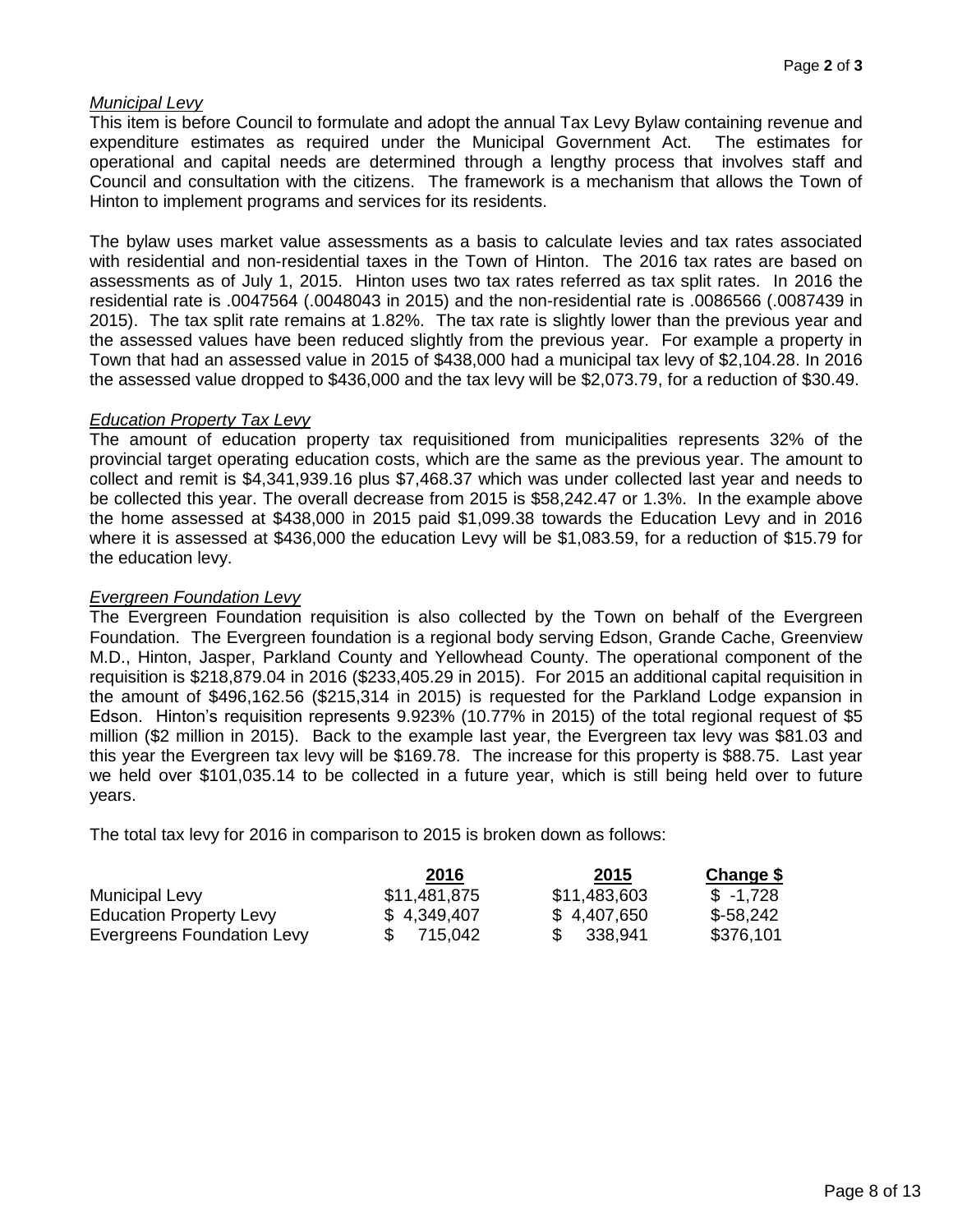

# **Options**

- 1. That Council gives Bylaw #1102, all three readings;
- 2. That Council gives Bylaw #1102 first and second reading and the final reading in two weeks;
- 3. Refer the bylaw back to Administration for further review.

#### **Administration Assessment of Options and Conclusion**

Administration has prepared the Tax Levy Bylaw based on Council's direction and input. The bylaw contains all components (Municipal, Education, Evergreens Foundation requisition) and is ready for adoption by council. Option 1 allows Administration to process the Tax notices and mail them to the residents in a timely manner. Option 2 would still allow Administration to have the Tax notices in the mail before the first of June, any later then Administration would miss that deadline. Option 3 for the Evergreens Foundation, Administration would prepare different rates to choose from. For example if we chose to lower the amount we collect for Evergreens Capital Project to \$286,121 from the \$496,162.56 the Evergreens Tax Levy would be \$119.90. This amount would leave the total tax levy very close to the 2015 tax levy. The difference of \$210,042 would be added to the \$101.035 from last year and then Council would have to make a decision to carry this forward or to apply any surplus at the end of the year towards this shortfall. This does not reduce the amount we pay to Evergreens as the Town would still be responsible to pay the full amount of the requisition. The Housing Reserve has \$426,000 accumulated. Also depending upon the final costs for Evergreens Capital Project the Requisition amount for next year could be the same as this year or possibly as much as \$100,000 higher.

#### **CAO Comments**

This Tax levy bylaw collects the requisitions required by Alberta Education and Evergreen (seniors) Foundation (operation and capital) and the budgeted amounts required to support 2016 municipal programs and services.

Administration has presented options for the collection of the Evergreens Foundation levy in an effort to reduce the impact of the significant increase in the Capital option of the levy.

#### **Attachments**

1. 2016 Tax Levy Bylaw #1102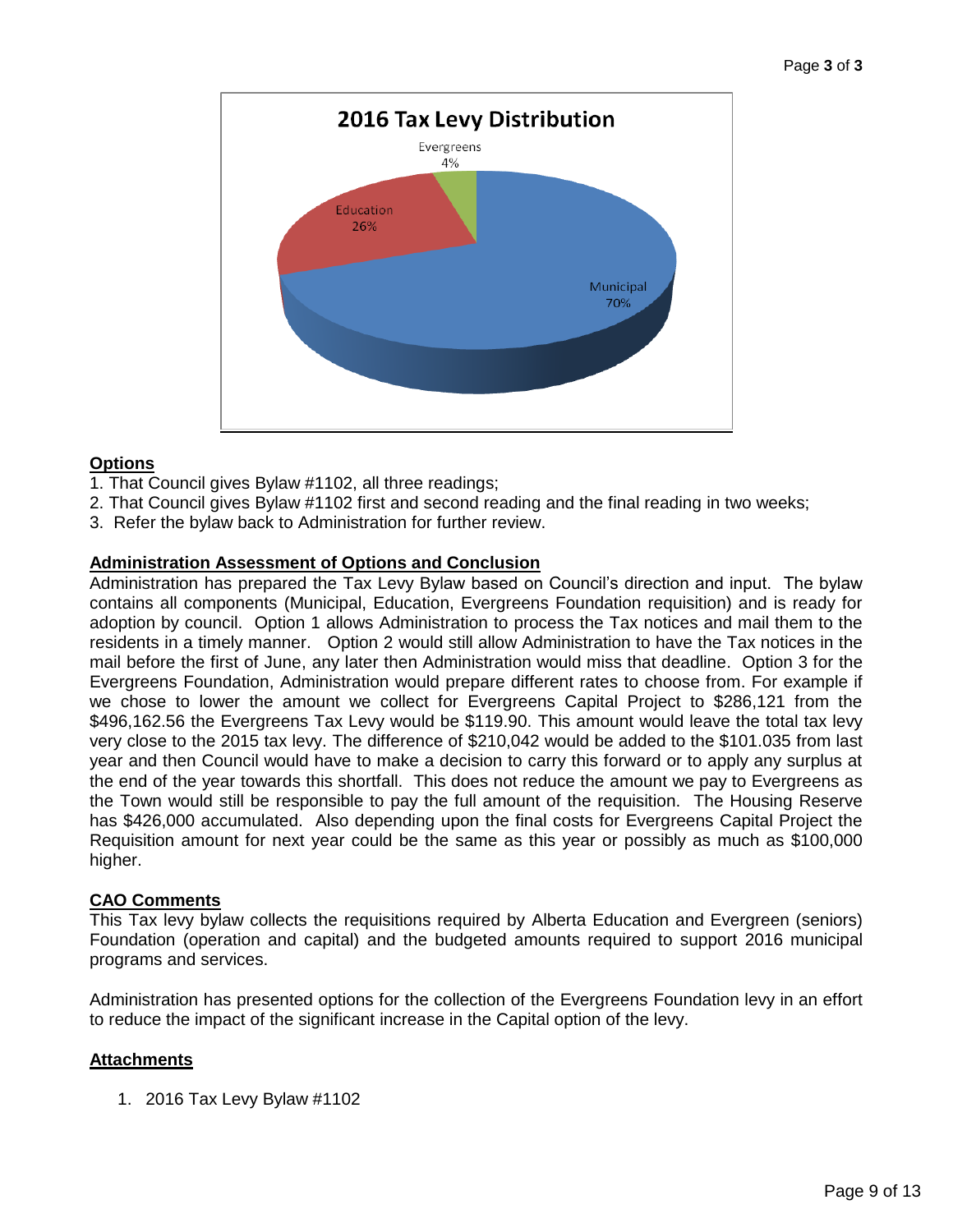

# **TOWN OF HINTON BYLAW #1102 A BYLAW TO AUTHORIZE THE RATES OF TAXATION TO BE LEVIED AGAINST ASSESSABLE PROPERTY WITHIN THE TOWN OF HINTON FOR THE 2016 TAXATION YEAR**

**WHEREAS** the Town of Hinton has prepared and adopted detailed estimates of the municipal revenue and expenditures, as required, at the council meeting held on February 16, 2016 **and**

**WHEREAS** the estimated municipal operating expenditures and transfers set out in the budget for the Town of Hinton total \$32,694,645 and

**WHEREAS** the requisitions are:

| Alberta School Foundation Fund (ASFF)<br>Residential/Farmland<br>Non-Residential<br>-<br>(Over)/Under Previous Year              | S        | 2,490,741<br>1,462,773<br>7,468<br>3,960,982 |
|----------------------------------------------------------------------------------------------------------------------------------|----------|----------------------------------------------|
| Evergreen Catholic Separate Regional Division #2 (CSRD)<br>Residential/Farmland<br>Non-Residential<br>(Over)/Under Previous Year | \$<br>S  | 331,788<br>56,638<br>388,426                 |
| <b>Evergreen Foundation operating</b><br><b>Evergreen Foundation capital</b>                                                     | \$<br>\$ | 218,879<br>496,163<br>715,042                |

**WHEREAS** the Council is authorized to classify assessed property, and to establish different rates of taxation in respect to each class of property, subject to the *Municipal Government Act*, R.S.A. 2000, c. M-26; and

**WHEREAS** the Council of the Town of Hinton is required, each year, to levy on the assessed value of all property tax rates sufficient to meet the estimated expenditures and the requisitions; and

**WHEREAS** the assessed value of all taxable property in the Municipality of Hinton in the Province of Alberta as shown on the assessment roll is:

| Residential/Farmland                              | \$1,145,828,310 |
|---------------------------------------------------|-----------------|
| Non-residential                                   | \$435,825,810   |
| Machinery and Equipment                           | \$262,102,500   |
| Total Taxable Assessment (for municipal purposes) | \$1,843,756,620 |

**WHEREAS** the estimated municipal operating revenues and transfers from all sources other than taxation is estimated at \$21,212.770 and the balance of \$11,481,875 is to be raised by general municipal taxation **and**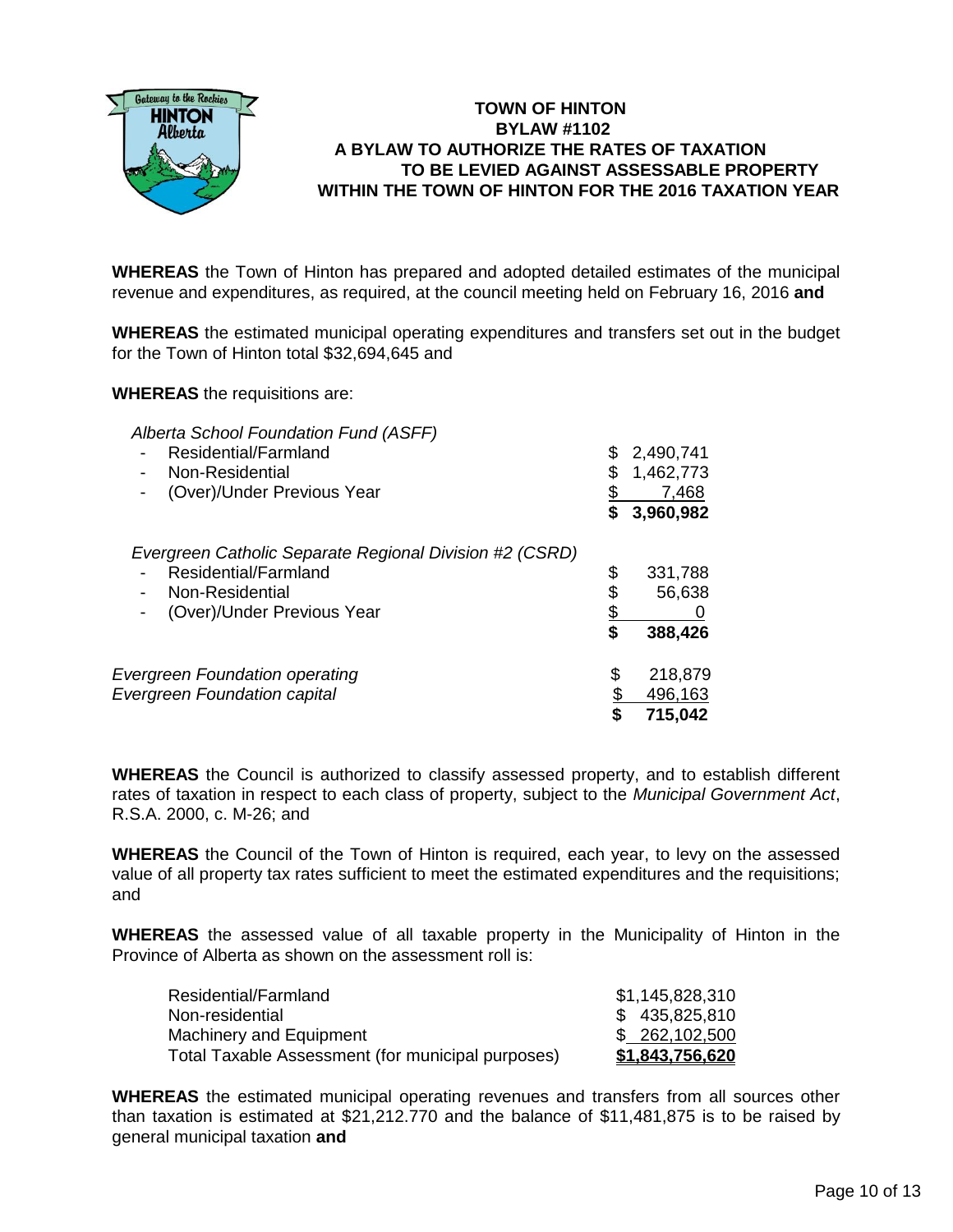**NOW THEREFORE** under the authority of the *Municipal Government Act*, the Council of the Town of Hinton, in the Province of Alberta, enacts as follows:

That the Town CAO is hereby authorized to levy the following rates of taxation on the assessed value of all property taxable as shown on the assessment roll of the Town of Hinton:

|                                                   | Tax levy     | Assessment       | Tax Rate |
|---------------------------------------------------|--------------|------------------|----------|
| <b>General for Municipal Purposes</b>             |              |                  |          |
| Residential/Farmland                              | \$5,442,885  | \$1,145,828,310  | .0047564 |
| Non-Residential<br>$\overline{\phantom{0}}$       | \$3,770,073  | 435,825,810<br>S | .0086566 |
| Machinery & Equipment<br>$\overline{\phantom{a}}$ | \$2,268,917  | \$262,102,500    | .0086566 |
| <b>Total Municipal</b>                            | \$11,481,875 | \$1,843,756,620  |          |
| <b>ASSF and CSRD</b>                              |              |                  |          |
| Residential/Farmland<br>-                         | \$2,822,529  | \$1,138,116,402  | .0024853 |
| Non-residential<br>-                              | \$1,519,410  | \$417,420,462    | .0035012 |
| <b>Total ASFF and CSRD</b>                        | \$4,341,939  | \$1,555,536,864  |          |
| <b>Evergreens Foundation</b>                      | 715,042<br>S | \$1,836,600,420  | .0003894 |

That this bylaw shall take effect on the date of the third and final reading.

Read a first time this day of May, 2016.

Read a second time this day of May, 2016.

Read a third and final time this day of May, 2016.

MAYOR

CHIEF ADMINISTRATIVE OFFICER

\_\_\_\_\_\_\_\_\_\_\_\_\_\_\_\_\_\_\_\_\_\_\_\_\_\_\_\_\_\_\_\_\_\_\_

\_\_\_\_\_\_\_\_\_\_\_\_\_\_\_\_\_\_\_\_\_\_\_\_\_\_\_\_\_\_\_\_\_\_\_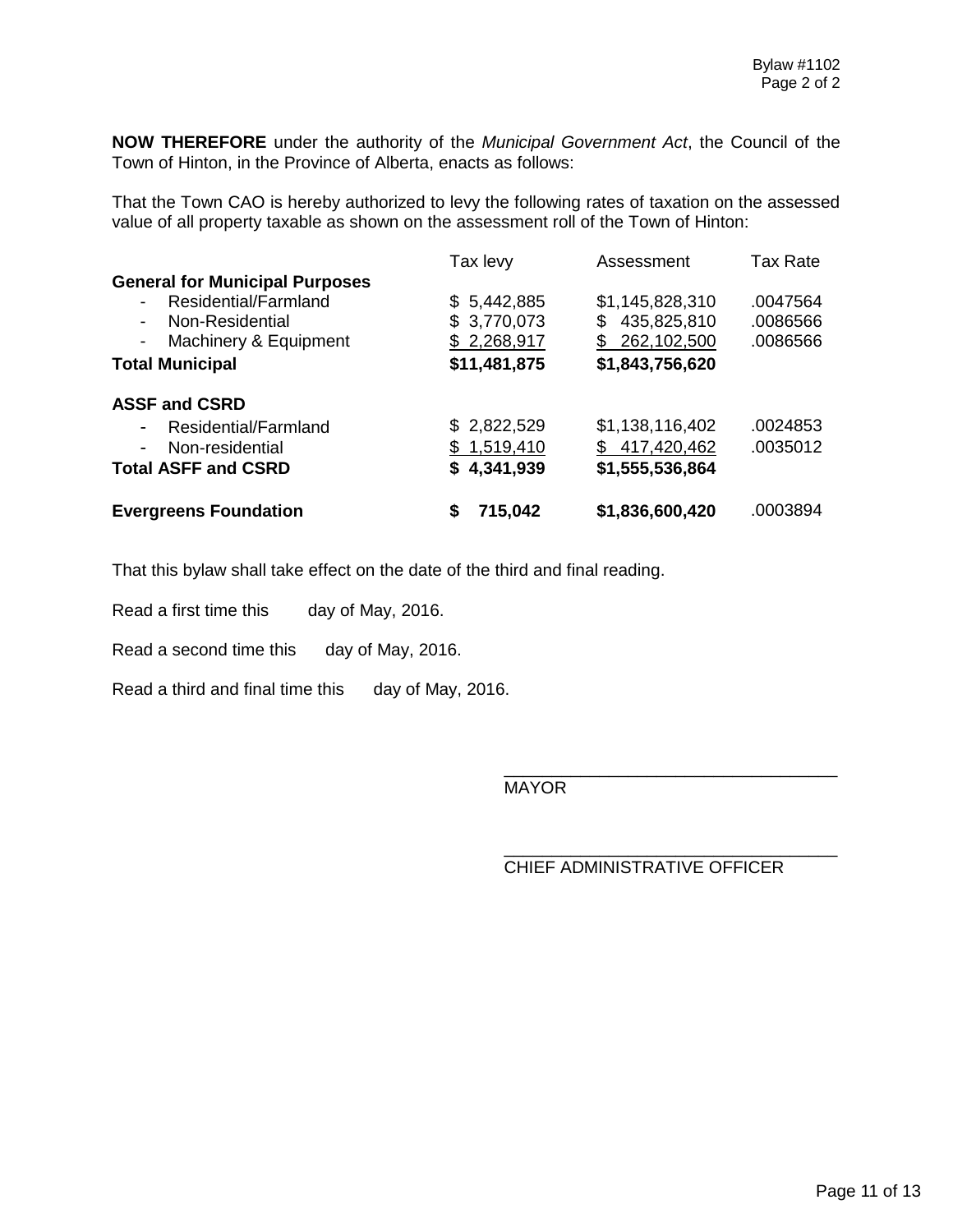

Town of Hinton HINTON COUNCIL INFORMATION PACKAGE #1 (April 20, 2016) In Advance of May 3, 2016 Regular Council Meeting

Page

# PRIORITY ITEMS

# CORRESPONDENCE & INFORMATION ITEMS

- 2 1. AB Government Employment Standards Workshop -Wages at Work
- 3 2. Letter of Request from Yellowhead Labour Council
- 4-5 3. Alberta Chambers of Commerce -Budget 2016-17 Highlights for Chambers
- 6 4. FORTIS Alberta Customer Reception
- 7 5. AB Human Services -Approved Grant Funding
- 8 6. Hinton & District Chamber of Commerce -Finance Minister Joe Ceci
- 9 10 7. Hinton Victim Support Services Request

# REPORTS & MINUTES FOR INFORMATION